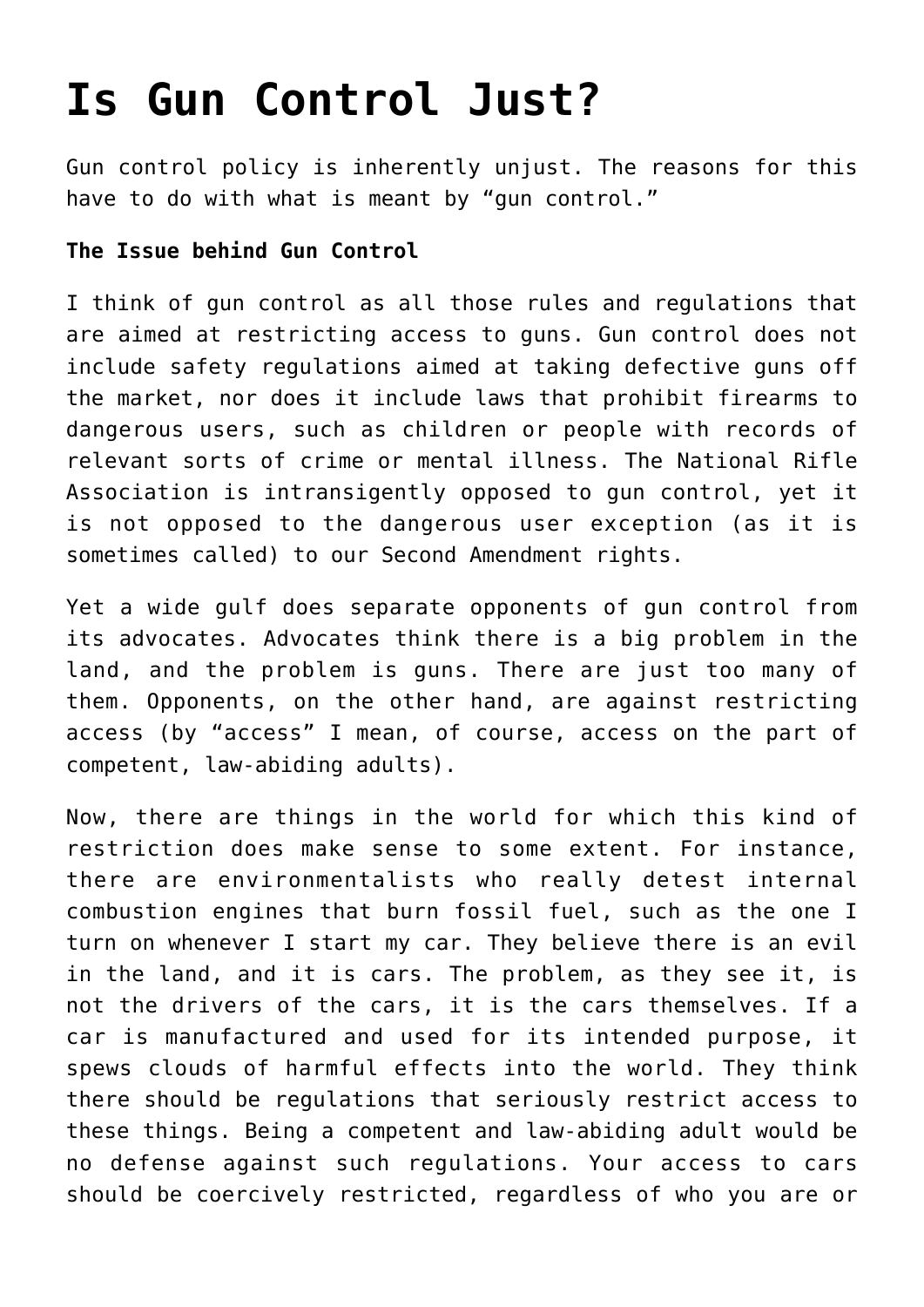how you behave. After all, this is not about you, it's about the cars.

Though I do not agree with it, I believe automobile restrictionism is, to some extent, a reasonable view. I do not, however, think that gun restrictionism is a reasonable view. Guns are simply not like cars in the relevant ways. The 38 caliber Smith and Wesson revolver I inherited when my father died 12 years ago has never hurt anyone, neither man nor beast, though it is always in my backpack when I go into the deep woods. (I am assuming that the puffs of hot gas it emits when fired are negligible as a source of pollution.)

I also think that my handgun is not relevantly like the many things which, unlike automobiles, are routinely controlled by law in order to discourage people from indulging in them, such as pornography, alcohol, tobacco, various other drugs, prostitution, and gambling. Unlike alcohol and tobacco, my revolver is non-toxic. And it does not seem to have had a bad effect on my moral character  $-$  a feature some people think designates pornography and prostitution as worthy of being legally restricted. Unlike gambling, it does not present me with the prospect of luring me into compulsively wasting money. I have to admit, however, that people who favor restriction are responding to a feature that guns do have.

## **Guns and Danger**

Gun are dangerous. This is obviously true. Guns are actually designed to destroy whatever they are aimed at: bad guys, white-tailed deer, paper targets, whatever it might be. But guns are not dangerous in the way my car is. Every single time I take a trip in my car, it contributes to the pollution to which we all contribute. While the amount of this contribution is smaller than it was when I learned to drive decades ago, it is still significant. Nothing like this is true of the handgun in my pack, nor of the ammunition that is also stowed there (in a separate plastic container). Surely this is obvious.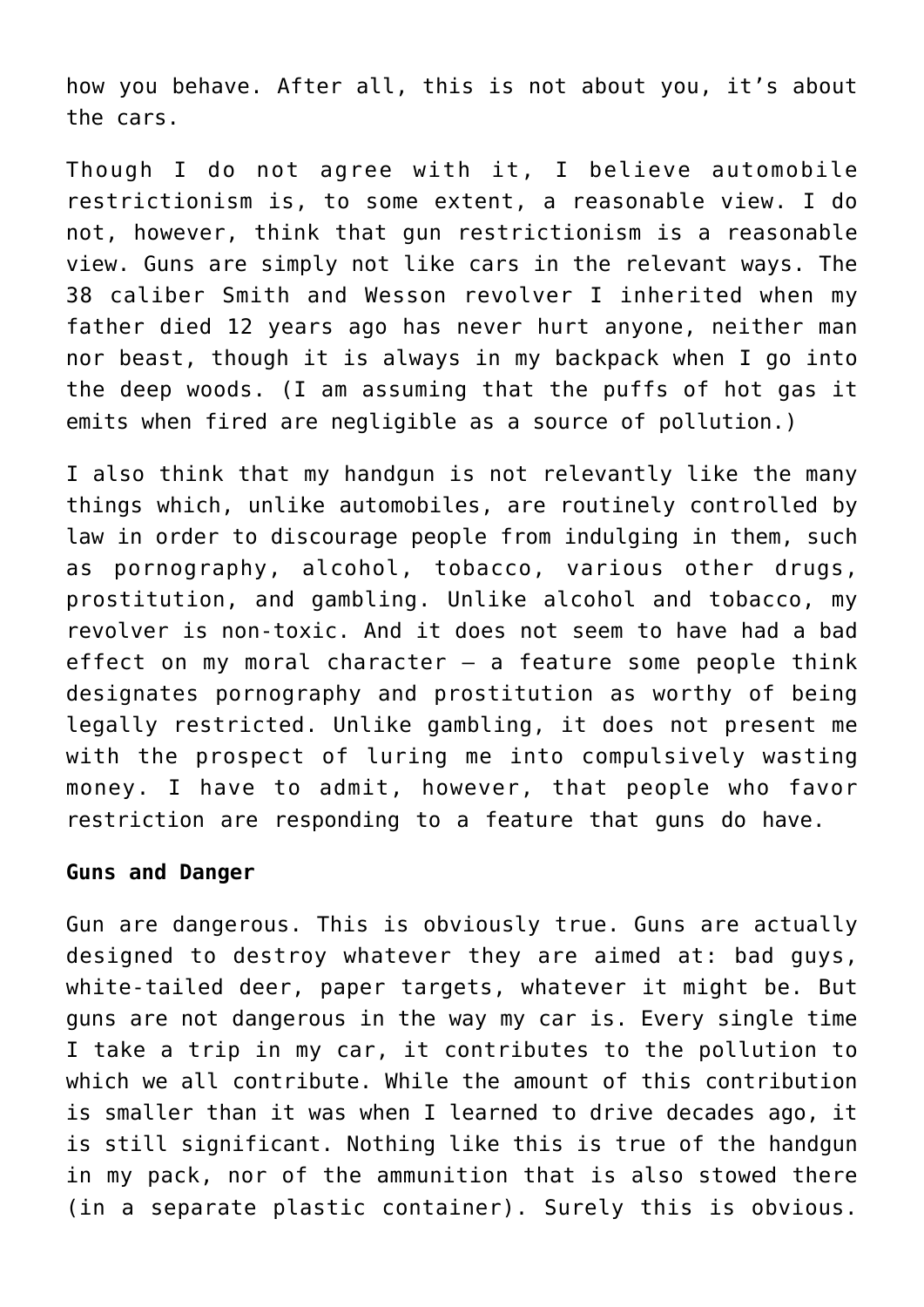More importantly, when I am camping alone deep in bear country, my handgun makes me feel more safe, not less.

Alright, I admit that my notion of a loaded .38 effectively scaring off a menacing bear might mainly be a matter of wishful thinking, but the logic behind the notion illustrates something important about the nature of danger and of the related idea of safety. Given that we live in a world in which different species, and different human beings, can come to lethal conflict, a single object can be both dangerous and safety-enhancing at the same time. More than that: it can enhance safety because it is dangerous. The logic here is, in a case of conflict between A and B – whether the conflict exists right now or merely looms as a worrisome possibility – something can enhance the safety of A precisely by posing a danger to B.

Isn't this why wealthy and powerful people have bodyguards? The President of the United States is surrounded at all times by agents armed with lethal force. Because these agents are so lethal, he is safer. Not perfectly safe, of course, since these things are a matter of degree, but he is safer than he would be without these dangerous people.

However, there are, of course, people who have security concerns but cannot afford bodyguards. They may be small business owners or people who live in dangerous neighborhoods. Many of these people choose to purchase firearms for personal protection.

How many? That is impossible to say for certain, but **[according](http://crimeresearch.org/2016/07/new-study-14-5-million-concealed-handgun-permits-last-year-saw-largest-increase-ever-number-permits/)** [to the Crime Prevention Research Center](http://crimeresearch.org/2016/07/new-study-14-5-million-concealed-handgun-permits-last-year-saw-largest-increase-ever-number-permits/), there are now over 14 million permits to carry a concealed handgun in the United States. Since such permits would have little value for hunting purposes (or for criminal purposes, for that matter), this indicates that a very large number of people are at least on some occasions carrying guns for self-defense. As a matter of fact, this number is misleadingly low, since there are now 14